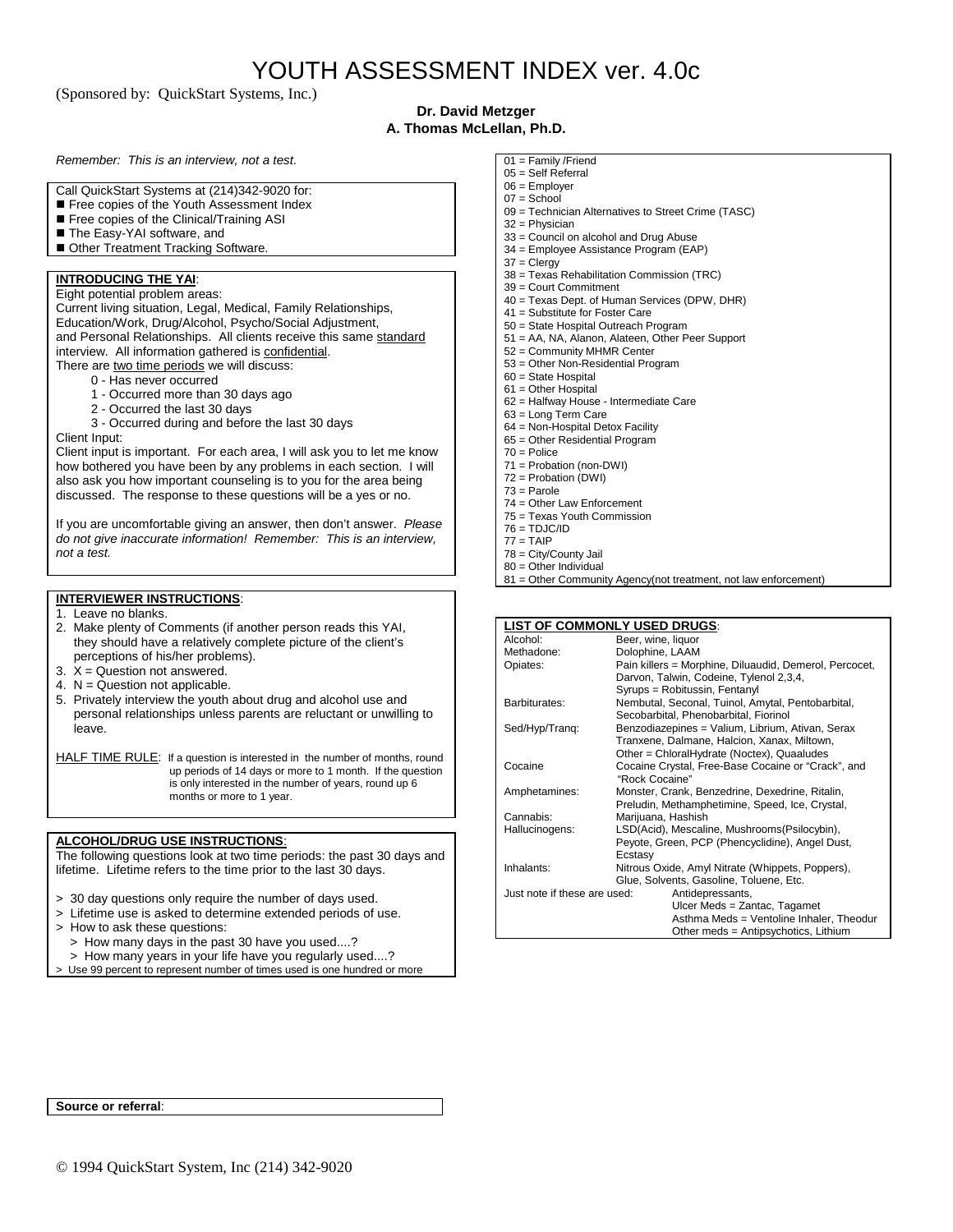| Section I: General Information                                                                                                                                                                                                                                                                                                                                                                                                                                                                                                                                                                                                                                                                                                                                                                                                                 | 7. SSN:                                                                                                                                                                                                                                                                                                                                                                                                                                                                                                                                                                                                                                                                                                                                            |
|------------------------------------------------------------------------------------------------------------------------------------------------------------------------------------------------------------------------------------------------------------------------------------------------------------------------------------------------------------------------------------------------------------------------------------------------------------------------------------------------------------------------------------------------------------------------------------------------------------------------------------------------------------------------------------------------------------------------------------------------------------------------------------------------------------------------------------------------|----------------------------------------------------------------------------------------------------------------------------------------------------------------------------------------------------------------------------------------------------------------------------------------------------------------------------------------------------------------------------------------------------------------------------------------------------------------------------------------------------------------------------------------------------------------------------------------------------------------------------------------------------------------------------------------------------------------------------------------------------|
| $\frac{1}{2}$<br>Date:<br>Case #:<br>Interviewer:<br>Initial/Follow-up:<br>I=Initial F=Follow-up                                                                                                                                                                                                                                                                                                                                                                                                                                                                                                                                                                                                                                                                                                                                               | 8. Health Insurance type:<br>0=No health insurance<br>4=Other private insurance WITH<br>1=Blue Cross/Blue Shield WITHOUT<br>Substance Abuse Coverage<br>Substance Abuse Coverage<br>5=Medicaid<br>2=Other private insurance WITHOUT<br>6=Medicare<br>Substance Abuse Coverage<br>7=CHAMPUS<br>3=Blue Cross/Blue shield WITH<br>8=Other Public Funds For Health<br>Substance Abuse Coverage<br>Care<br>X=Unknown<br>10. Ins. Policy #:                                                                                                                                                                                                                                                                                                              |
| <b>First Name</b><br>Middle<br>Last Name<br>2. $\overline{\phantom{a}2.}$<br>Address Line 1                                                                                                                                                                                                                                                                                                                                                                                                                                                                                                                                                                                                                                                                                                                                                    | Insurance Provider Address Line 1<br>Insurance Provider Address Line 2                                                                                                                                                                                                                                                                                                                                                                                                                                                                                                                                                                                                                                                                             |
| Address Line 2<br>Zip Code<br>County<br>State<br>City<br>Home Phone Number<br><u>.</u><br>Ext. <b>Ext</b><br>Work Phone number<br>3. Sex:<br>1=Male 2=Female<br>4. Race:<br>1. White(not Hisp.)<br>7. Hispanic-Other<br>2. African American (not Hisp.)<br>8. Alaskan Native<br>3. Hispanic-Mexican American<br>9. Asian/Pacific<br>4. Hispanic-Mexican National<br>0. Other<br>5. Hispanic-Puerto Rican<br>x. Unknown<br>6. Hispanic-Cuban<br><b>YEARS</b><br>5. Date of Birth: $\frac{1}{2}$ /<br>Age:<br>6.a. Your (youth's) Marital Status:<br>0=Never Married 1=Married 2=Divorced 3=Separated<br>b. Have you had any children (yes/no)? 0=No 1=Yes<br>c. Are you currently responsible<br>$0=No 1=Yes$<br>for the care of any children(yes/no)?<br><b>General Information Comments:</b><br>(Include the question number with your notes) | <b>Insurance Provider's City</b><br>State<br>Zip<br>12. Source of referral: (see cover page)<br>If referred by probation/parole (or if currently on<br>probation /parole) :<br>Probation/Parole Officer Name:<br>14. ( Probation /Parole Officer Phone Number<br>Frobation /Parole Officer Phone Number<br>16. Case Number<br>17. Charge Code<br>$18. \underline{\hspace{2cm}}$<br>Charge Description<br>19. Other available documents on file (check all that apply):<br>a.) ______ Drug and Alcohol Assessment<br>b.) _______ School/Employment<br>$c.)$ Police<br>d.) ______ Psychological<br>20. Does adolescent:<br>1=Understand and agree with the reason for the interview?<br>2=Agree?<br>3=understand?<br>4=Niether understand nor agree. |
|                                                                                                                                                                                                                                                                                                                                                                                                                                                                                                                                                                                                                                                                                                                                                                                                                                                |                                                                                                                                                                                                                                                                                                                                                                                                                                                                                                                                                                                                                                                                                                                                                    |

**Section II: Current Living Situation** 

1. Have you been in a controlled environment in the past 30 days?<br>1. No 4. Residential Treatment

#DAYS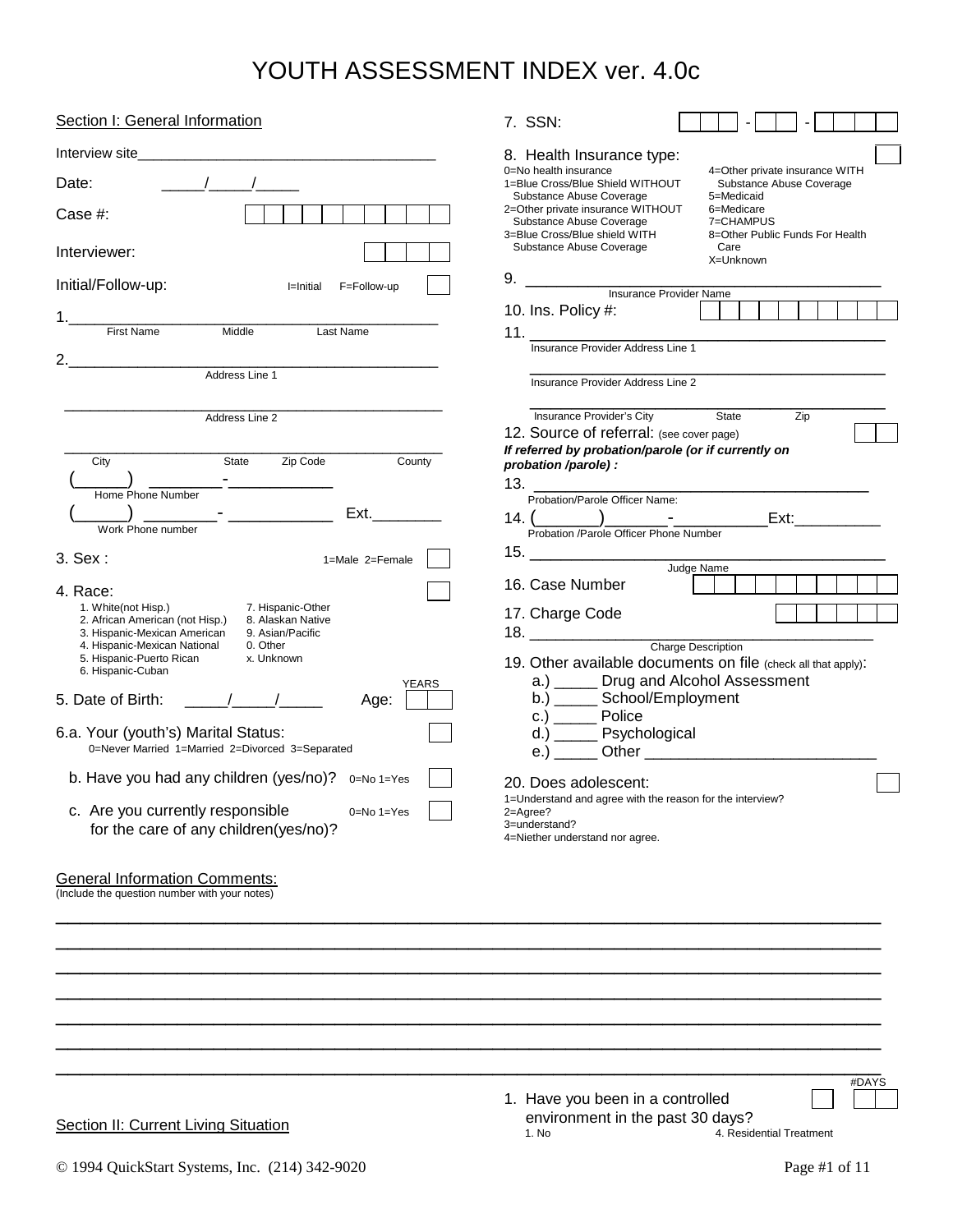| 2. Group Home<br>5. Hospital-Based Program<br>3. Prison                                                                                    | 2=Divorced<br>6=Mother Deceased<br>3=Separated (married, not living<br>together nor incarcerated)                                                           |
|--------------------------------------------------------------------------------------------------------------------------------------------|-------------------------------------------------------------------------------------------------------------------------------------------------------------|
| 2. With whom do you live (current caretakers)?                                                                                             | 3b. If either parent(s) is (are)<br>Mother                                                                                                                  |
| 1=Both Parents<br>7=Institution<br>2=Mother Only<br>8=Alone                                                                                | deceased, how old were<br>Father                                                                                                                            |
| 3=Father Only<br>9=other<br>4=Mother & Stepfather<br>0=Other Relatives                                                                     | you at the time of their death:                                                                                                                             |
| 5=Father & Stepmother<br>A=Friends                                                                                                         |                                                                                                                                                             |
| 6=Substitute or Foster Care                                                                                                                | 3c. Who has custody if parents are<br>divorced/separated?                                                                                                   |
| 3a. Current marital status of natural parents:<br>4=Both Deceased<br>0=Never Married<br>1=Married and living together<br>5=Father Deceased | N=N/A, Not divorced/separated<br>3=Mother<br>6=Other<br>1=N/A, Youth is over 18<br>4=Other Individual<br>$2 =$ Father<br>5=Institution                      |
| 4. HEAD OF HOUSEHOLD:                                                                                                                      |                                                                                                                                                             |
|                                                                                                                                            | Zip<br>County<br>State<br>City                                                                                                                              |
|                                                                                                                                            | d. Phone: (<br>$\sqrt{2}$                                                                                                                                   |
|                                                                                                                                            | e. Date of Birth: _____                                                                                                                                     |
|                                                                                                                                            | Social Security #:<br>t.                                                                                                                                    |
| Zip<br>City<br>State<br>County                                                                                                             | g. Current employment Status:                                                                                                                               |
| e. Date of Birth: $\qquad \qquad / \qquad \qquad /$                                                                                        | 1=Unemployed, has not sought employment in the last 30 days<br>2=Unemployed, has sought employment in last 30 days<br>3=Part-Time (less than 35 hours/week) |
| Social Security #:                                                                                                                         | 4=Full-Time (35 or more hours/week)                                                                                                                         |
| g. Current employment Status:                                                                                                              | < <if working="">&gt;</if>                                                                                                                                  |
| 1=Unemployed, has not sought employment in the last 30 days                                                                                |                                                                                                                                                             |
| 2=Unemployed, has sought employment in last 30 days<br>3=Part-Time (less than 35 hours/week)                                               | L.                                                                                                                                                          |
| 4=Full-Time (35 or more hours/week)                                                                                                        |                                                                                                                                                             |
| < <if working="">&gt;</if>                                                                                                                 |                                                                                                                                                             |
|                                                                                                                                            | (zip)<br>(city)<br>(state)<br>(county)<br>Hours:__ :<br>$k.$ ( )                                                                                            |
|                                                                                                                                            | <b>Work Phone</b><br>From<br>To                                                                                                                             |
| Address:<br><u> 1988 - Jan Barnett, fransk politik (d. 1988)</u>                                                                           | << If not working>>                                                                                                                                         |
| (city)<br>(state)<br>(zip)<br>(county)                                                                                                     | I. Primary reason for no paid employment                                                                                                                    |
|                                                                                                                                            | 0=Cannot find a job<br>5=Not interested in working                                                                                                          |
| Work Phone<br>From<br>To                                                                                                                   | 1=Unable to work for health reasons<br>6=Lack of transportation<br>7=Lack of job skills                                                                     |
| << If not working>>                                                                                                                        | 2=unable to keep job due to<br>8=Retired<br>substance abuse problems                                                                                        |
|                                                                                                                                            | 3=Needed at home to work or take<br>9=Other<br>care of other family members<br>N=Not applicable (employed)                                                  |
| I. Primary reason for no paid employment<br>5=Not interested in working<br>0=Cannot find a job                                             | 4=Attending School                                                                                                                                          |
| 1=Unable to work for health reasons<br>6=Lack of transportation                                                                            | m. Income:                                                                                                                                                  |
| 7=Lack of job skills<br>2=unable to keep job due to<br>substance abuse problems<br>8=Retired                                               | Employment:<br>Pension:                                                                                                                                     |
| 3=Needed at home to work or take<br>9=Other                                                                                                | Public Assistance:<br>Family:                                                                                                                               |
| N=Not applicable (employed)<br>care of other family members<br>4=Attending School                                                          | Disability:<br>Illegal:<br>\$                                                                                                                               |
| m. Income:                                                                                                                                 | n. Marital status of Head of Household:                                                                                                                     |
| Pension:<br>Employment:<br>\$_                                                                                                             | 0=Never Married<br>3=Separated(married, not living                                                                                                          |
| <b>Public Assistance:</b><br>Family:                                                                                                       | 1=Married and living together<br>together nor incarcerated)<br>2=Divorced<br>4=Deceased                                                                     |
| Disability:<br>Illegal:<br>\$                                                                                                              |                                                                                                                                                             |
| n. Marital status of Head of Household:                                                                                                    | o. Highest Grade Completed:                                                                                                                                 |
| 0=Never Married<br>3=Separated(married, not living                                                                                         | <b>6. OTHER INVOLVED ADULTS:</b>                                                                                                                            |
| together nor incarcerated)<br>1=Married and living together<br>2=Divorced<br>4=Deceased                                                    |                                                                                                                                                             |
| o. Highest Grade Completed:                                                                                                                | Name                                                                                                                                                        |
|                                                                                                                                            | b.<br><u> 1989 - Johann John Stone, mars et al. 1989 - John Stone, mars et al. 1989 - John Stone, mars et al. 1989 - Joh</u>                                |
| <b>5. OTHER PRIMARY CARETAKER:</b>                                                                                                         | Relationship                                                                                                                                                |
| a. Name: __                                                                                                                                | $C.$ $\overline{\phantom{a}}$                                                                                                                               |
|                                                                                                                                            |                                                                                                                                                             |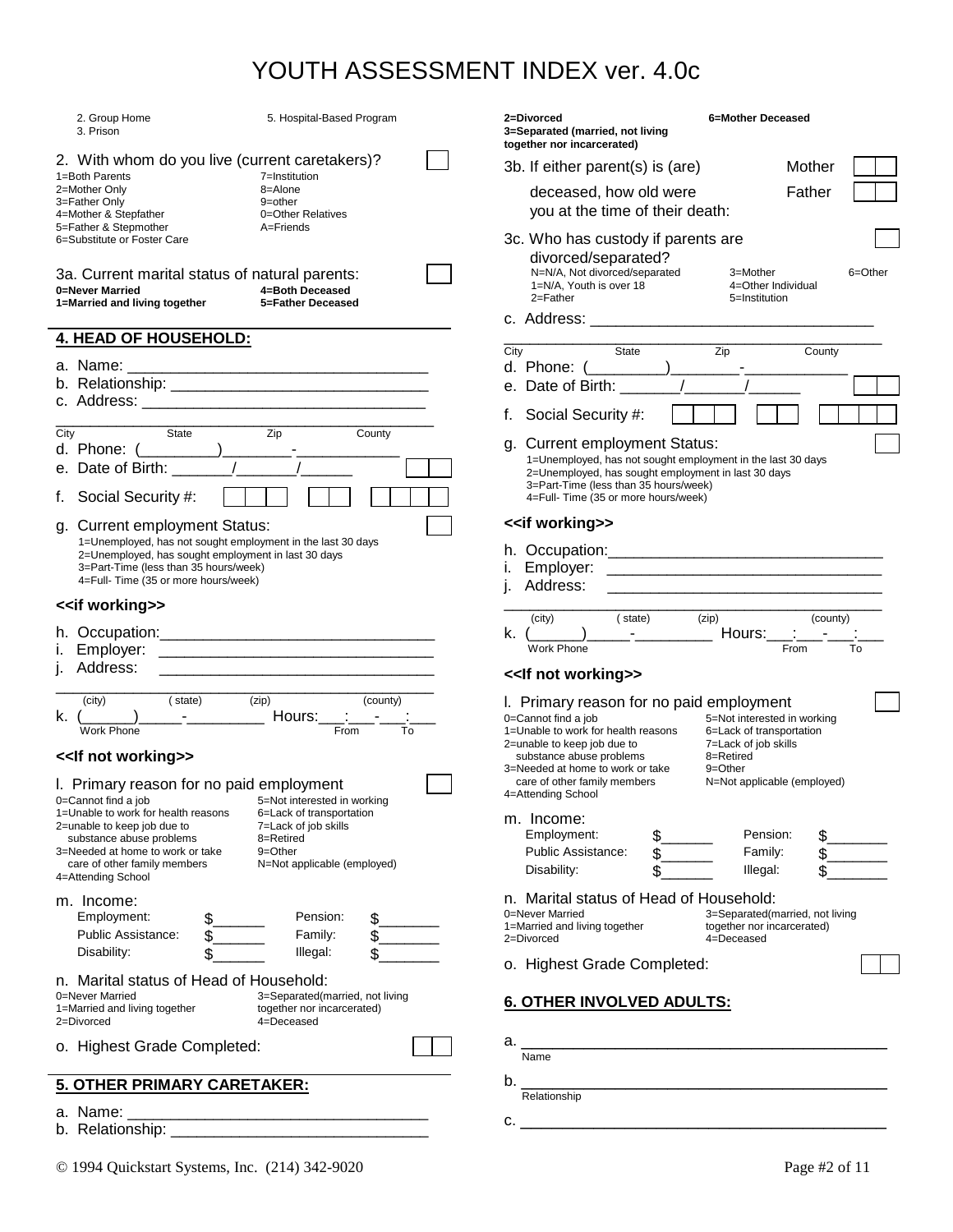| Address                                                                                                                                                                                                                                                                                                                                                                                                       | Name                                                                                                                                                                                                                                |
|---------------------------------------------------------------------------------------------------------------------------------------------------------------------------------------------------------------------------------------------------------------------------------------------------------------------------------------------------------------------------------------------------------------|-------------------------------------------------------------------------------------------------------------------------------------------------------------------------------------------------------------------------------------|
| State<br>Zip<br>County<br>City                                                                                                                                                                                                                                                                                                                                                                                | Relationship                                                                                                                                                                                                                        |
| $\overline{\phantom{a}}$<br>d.<br>Phone                                                                                                                                                                                                                                                                                                                                                                       | Address                                                                                                                                                                                                                             |
| Age<br>e. Date of Birth: $\frac{1}{\sqrt{1-\frac{1}{1-\frac{1}{1-\frac{1}{1-\frac{1}{1-\frac{1}{1-\frac{1}{1-\frac{1}{1-\frac{1}{1-\frac{1}{1-\frac{1}{1-\frac{1}{1-\frac{1}{1-\frac{1}{1-\frac{1}{1-\frac{1}{1-\frac{1}{1-\frac{1}{1-\frac{1}{1-\frac{1}{1-\frac{1}{1-\frac{1}{1-\frac{1}{1-\frac{1}{1-\frac{1}{1-\frac{1}{1-\frac{1}{1-\frac{1}{1-\frac{1}{1-\frac{1}{1-\frac{1}{1-\frac{1}{1-\frac{1}{1-\$ | State<br>Zip<br>County<br>City                                                                                                                                                                                                      |
| f. Social Security #:                                                                                                                                                                                                                                                                                                                                                                                         | d. (                                                                                                                                                                                                                                |
| g. Current employment Status:<br>1=Unemployed, has not sought employment in the last 30 days<br>2=Unemployed, has sought employment in last 30 days<br>3=Part-Time (less than 35 hours/week)<br>4=Full-Time (35 or more hours/week)                                                                                                                                                                           | Phone<br>Age<br>e. Date of Birth: $\frac{1}{2}$ / /<br>f. Social Security #:                                                                                                                                                        |
| < <if working="">&gt;<br/>İ.<br/>Employer</if>                                                                                                                                                                                                                                                                                                                                                                | g. Current employment Status:<br>1=Unemployed, has not sought employment in the last 30 days<br>2=Unemployed, has sought employment in last 30 days<br>3=Part-Time (less than 35 hours/week)<br>4=Full-Time (35 or more hours/week) |
| j.                                                                                                                                                                                                                                                                                                                                                                                                            | < <if working="">&gt;</if>                                                                                                                                                                                                          |
| Address<br>(zip)<br>(county)<br>(city)<br>(state)<br>$\mathbf{F}$ and $\mathbf{F}$ and $\mathbf{F}$<br>Hours: $\qquad \qquad \vdots$<br>k.<br>From<br>To<br>Work Phone                                                                                                                                                                                                                                        | Τ.<br>Employer<br>j.<br><u> 1990 - Johann John Stone, mars et al. 1990 - John Stone, mars et al. 1990 - John Stone, mars et al. 1990 - Joh</u><br><b>Address</b>                                                                    |
| 7. OTHER INVOLVED ADULTS:                                                                                                                                                                                                                                                                                                                                                                                     | (state)<br>(zip)<br>(county)<br>(city)                                                                                                                                                                                              |
|                                                                                                                                                                                                                                                                                                                                                                                                               | ______)_____- <sub>_</sub> _________ Hours:____:___- <sub>____</sub><br>k.<br><b>Work Phone</b><br>From<br>To                                                                                                                       |
| <b>Comments on Current Living Situation:</b><br>(Include the question number with your notes)                                                                                                                                                                                                                                                                                                                 |                                                                                                                                                                                                                                     |
|                                                                                                                                                                                                                                                                                                                                                                                                               |                                                                                                                                                                                                                                     |
|                                                                                                                                                                                                                                                                                                                                                                                                               |                                                                                                                                                                                                                                     |
|                                                                                                                                                                                                                                                                                                                                                                                                               |                                                                                                                                                                                                                                     |
|                                                                                                                                                                                                                                                                                                                                                                                                               |                                                                                                                                                                                                                                     |
|                                                                                                                                                                                                                                                                                                                                                                                                               |                                                                                                                                                                                                                                     |

\_\_\_\_\_\_\_\_\_\_\_\_\_\_\_\_\_\_\_\_\_\_\_\_\_\_\_\_\_\_\_\_\_\_\_\_\_\_\_\_\_\_\_\_\_\_\_\_\_\_\_\_\_\_\_\_\_\_\_\_\_\_\_\_\_\_\_\_\_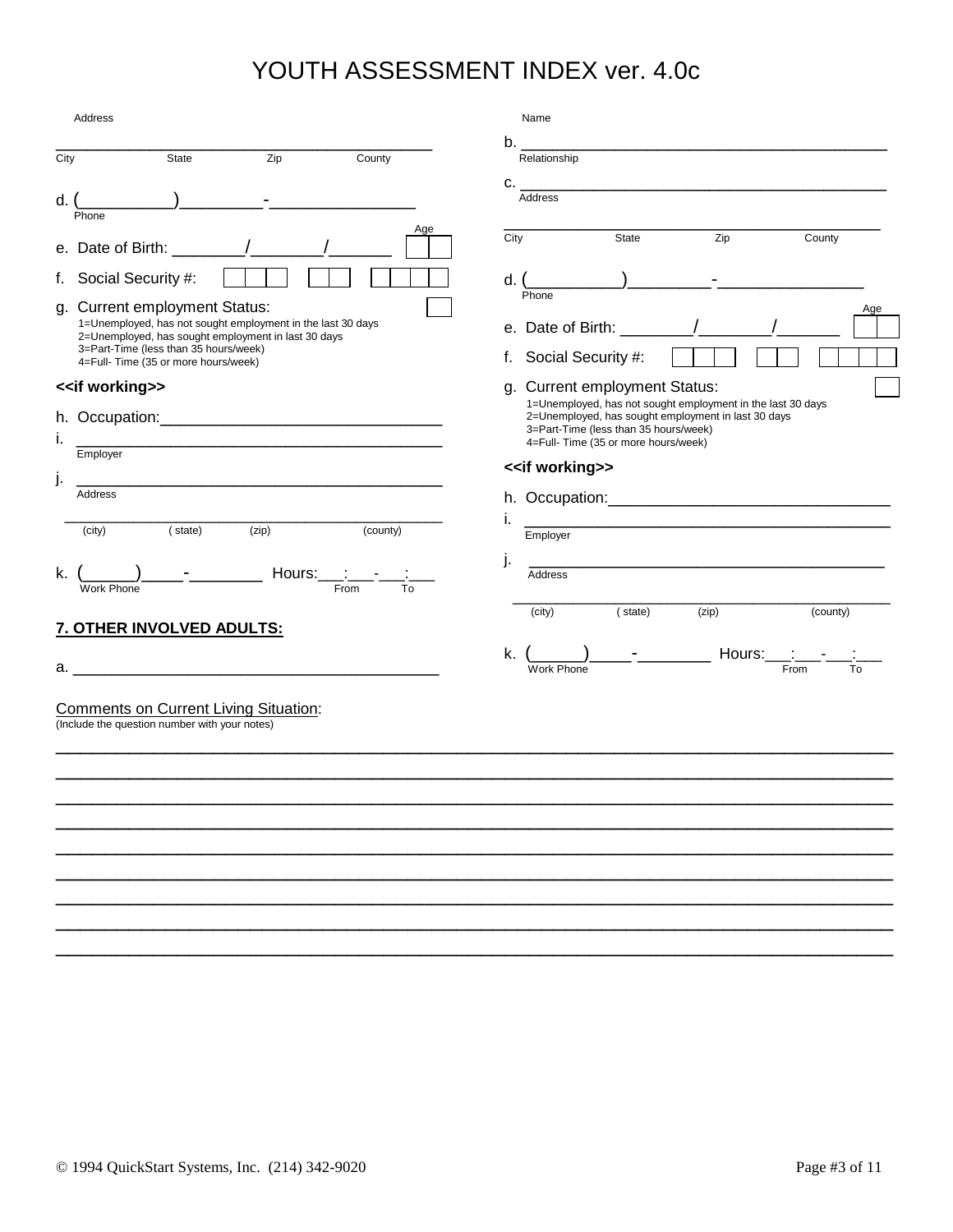| 1. Do you have a drivers license?<br>$0 = No 1 = Yes$<br>a.) Have your driving privileges ever been<br>$0=No 1=Yes$<br>postposed, suspended or revoked?<br>2. Have you ever been picked up by the police? 0=No 1=Yes<br>Times<br>Years<br>a.) How many times and at what age(first time)?<br>3. Have you ever been taken to a police station? 0=No 1=Yes<br>4. Have you ever been locked up?<br>$0=No 1=Yes$<br>5. Have you ever been in front of a judge?<br>$0=No 1=Yes$<br>Do you have a probation officer now?<br>6.<br>$0=No 1=Yes$<br>a.)<br>(Probation Officer name)<br>b.)<br>Ext:<br>Probation officer's phone number<br>7. Are you currently facing charges<br>$0 = No 1 = Yes$<br>or waiting to see a judge?<br>DAYS<br>$0=No 1=Yes$<br>8. Have you ever spent time in jail<br>or in a detention center?<br>9. When do you feel a need to defend<br>yourself, what do you use (carry)?<br>$0 =$ Nothing<br>$2 = Guns$<br>$1 =$ Knives<br>3=Other (specify in comments)<br>10. Have you ever had a weapon taken<br>$0=No 1=Yes$<br>away from you?<br>11. When involved with the legal system, was:<br>a.) someone hurt?<br>$0 = No 1 = Yes$<br>b.) property damaged?<br>0=No $1=$ Yes<br>12. Do you think that you have legal problems?<br>$0 = No 1 = Yes$<br>13. Would you like counseling<br>$0 = No 1 = Yes$<br>for these problems?<br>14. Interviewer Severity Rating:<br>$0 = No$ Need $1 = Minor$<br>$2=$ Moderate $3=U$ rgent<br>15. Confidence Rating:<br>0=No 1=Yes | <b>SECTION III: LEGAL</b>         | (Include the question number with your notes) |
|-----------------------------------------------------------------------------------------------------------------------------------------------------------------------------------------------------------------------------------------------------------------------------------------------------------------------------------------------------------------------------------------------------------------------------------------------------------------------------------------------------------------------------------------------------------------------------------------------------------------------------------------------------------------------------------------------------------------------------------------------------------------------------------------------------------------------------------------------------------------------------------------------------------------------------------------------------------------------------------------------------------------------------------------------------------------------------------------------------------------------------------------------------------------------------------------------------------------------------------------------------------------------------------------------------------------------------------------------------------------------------------------------------------------------------------------------------------------------------------------|-----------------------------------|-----------------------------------------------|
|                                                                                                                                                                                                                                                                                                                                                                                                                                                                                                                                                                                                                                                                                                                                                                                                                                                                                                                                                                                                                                                                                                                                                                                                                                                                                                                                                                                                                                                                                         |                                   |                                               |
|                                                                                                                                                                                                                                                                                                                                                                                                                                                                                                                                                                                                                                                                                                                                                                                                                                                                                                                                                                                                                                                                                                                                                                                                                                                                                                                                                                                                                                                                                         |                                   |                                               |
|                                                                                                                                                                                                                                                                                                                                                                                                                                                                                                                                                                                                                                                                                                                                                                                                                                                                                                                                                                                                                                                                                                                                                                                                                                                                                                                                                                                                                                                                                         |                                   |                                               |
|                                                                                                                                                                                                                                                                                                                                                                                                                                                                                                                                                                                                                                                                                                                                                                                                                                                                                                                                                                                                                                                                                                                                                                                                                                                                                                                                                                                                                                                                                         |                                   |                                               |
|                                                                                                                                                                                                                                                                                                                                                                                                                                                                                                                                                                                                                                                                                                                                                                                                                                                                                                                                                                                                                                                                                                                                                                                                                                                                                                                                                                                                                                                                                         |                                   |                                               |
|                                                                                                                                                                                                                                                                                                                                                                                                                                                                                                                                                                                                                                                                                                                                                                                                                                                                                                                                                                                                                                                                                                                                                                                                                                                                                                                                                                                                                                                                                         |                                   |                                               |
|                                                                                                                                                                                                                                                                                                                                                                                                                                                                                                                                                                                                                                                                                                                                                                                                                                                                                                                                                                                                                                                                                                                                                                                                                                                                                                                                                                                                                                                                                         |                                   |                                               |
|                                                                                                                                                                                                                                                                                                                                                                                                                                                                                                                                                                                                                                                                                                                                                                                                                                                                                                                                                                                                                                                                                                                                                                                                                                                                                                                                                                                                                                                                                         |                                   |                                               |
|                                                                                                                                                                                                                                                                                                                                                                                                                                                                                                                                                                                                                                                                                                                                                                                                                                                                                                                                                                                                                                                                                                                                                                                                                                                                                                                                                                                                                                                                                         |                                   |                                               |
|                                                                                                                                                                                                                                                                                                                                                                                                                                                                                                                                                                                                                                                                                                                                                                                                                                                                                                                                                                                                                                                                                                                                                                                                                                                                                                                                                                                                                                                                                         |                                   |                                               |
|                                                                                                                                                                                                                                                                                                                                                                                                                                                                                                                                                                                                                                                                                                                                                                                                                                                                                                                                                                                                                                                                                                                                                                                                                                                                                                                                                                                                                                                                                         |                                   |                                               |
|                                                                                                                                                                                                                                                                                                                                                                                                                                                                                                                                                                                                                                                                                                                                                                                                                                                                                                                                                                                                                                                                                                                                                                                                                                                                                                                                                                                                                                                                                         |                                   |                                               |
|                                                                                                                                                                                                                                                                                                                                                                                                                                                                                                                                                                                                                                                                                                                                                                                                                                                                                                                                                                                                                                                                                                                                                                                                                                                                                                                                                                                                                                                                                         |                                   |                                               |
|                                                                                                                                                                                                                                                                                                                                                                                                                                                                                                                                                                                                                                                                                                                                                                                                                                                                                                                                                                                                                                                                                                                                                                                                                                                                                                                                                                                                                                                                                         |                                   |                                               |
|                                                                                                                                                                                                                                                                                                                                                                                                                                                                                                                                                                                                                                                                                                                                                                                                                                                                                                                                                                                                                                                                                                                                                                                                                                                                                                                                                                                                                                                                                         |                                   |                                               |
|                                                                                                                                                                                                                                                                                                                                                                                                                                                                                                                                                                                                                                                                                                                                                                                                                                                                                                                                                                                                                                                                                                                                                                                                                                                                                                                                                                                                                                                                                         |                                   |                                               |
|                                                                                                                                                                                                                                                                                                                                                                                                                                                                                                                                                                                                                                                                                                                                                                                                                                                                                                                                                                                                                                                                                                                                                                                                                                                                                                                                                                                                                                                                                         |                                   |                                               |
|                                                                                                                                                                                                                                                                                                                                                                                                                                                                                                                                                                                                                                                                                                                                                                                                                                                                                                                                                                                                                                                                                                                                                                                                                                                                                                                                                                                                                                                                                         |                                   |                                               |
|                                                                                                                                                                                                                                                                                                                                                                                                                                                                                                                                                                                                                                                                                                                                                                                                                                                                                                                                                                                                                                                                                                                                                                                                                                                                                                                                                                                                                                                                                         |                                   |                                               |
|                                                                                                                                                                                                                                                                                                                                                                                                                                                                                                                                                                                                                                                                                                                                                                                                                                                                                                                                                                                                                                                                                                                                                                                                                                                                                                                                                                                                                                                                                         |                                   |                                               |
|                                                                                                                                                                                                                                                                                                                                                                                                                                                                                                                                                                                                                                                                                                                                                                                                                                                                                                                                                                                                                                                                                                                                                                                                                                                                                                                                                                                                                                                                                         |                                   |                                               |
|                                                                                                                                                                                                                                                                                                                                                                                                                                                                                                                                                                                                                                                                                                                                                                                                                                                                                                                                                                                                                                                                                                                                                                                                                                                                                                                                                                                                                                                                                         |                                   |                                               |
|                                                                                                                                                                                                                                                                                                                                                                                                                                                                                                                                                                                                                                                                                                                                                                                                                                                                                                                                                                                                                                                                                                                                                                                                                                                                                                                                                                                                                                                                                         |                                   |                                               |
|                                                                                                                                                                                                                                                                                                                                                                                                                                                                                                                                                                                                                                                                                                                                                                                                                                                                                                                                                                                                                                                                                                                                                                                                                                                                                                                                                                                                                                                                                         |                                   |                                               |
|                                                                                                                                                                                                                                                                                                                                                                                                                                                                                                                                                                                                                                                                                                                                                                                                                                                                                                                                                                                                                                                                                                                                                                                                                                                                                                                                                                                                                                                                                         |                                   |                                               |
|                                                                                                                                                                                                                                                                                                                                                                                                                                                                                                                                                                                                                                                                                                                                                                                                                                                                                                                                                                                                                                                                                                                                                                                                                                                                                                                                                                                                                                                                                         |                                   |                                               |
|                                                                                                                                                                                                                                                                                                                                                                                                                                                                                                                                                                                                                                                                                                                                                                                                                                                                                                                                                                                                                                                                                                                                                                                                                                                                                                                                                                                                                                                                                         |                                   |                                               |
|                                                                                                                                                                                                                                                                                                                                                                                                                                                                                                                                                                                                                                                                                                                                                                                                                                                                                                                                                                                                                                                                                                                                                                                                                                                                                                                                                                                                                                                                                         |                                   |                                               |
|                                                                                                                                                                                                                                                                                                                                                                                                                                                                                                                                                                                                                                                                                                                                                                                                                                                                                                                                                                                                                                                                                                                                                                                                                                                                                                                                                                                                                                                                                         |                                   |                                               |
|                                                                                                                                                                                                                                                                                                                                                                                                                                                                                                                                                                                                                                                                                                                                                                                                                                                                                                                                                                                                                                                                                                                                                                                                                                                                                                                                                                                                                                                                                         |                                   |                                               |
|                                                                                                                                                                                                                                                                                                                                                                                                                                                                                                                                                                                                                                                                                                                                                                                                                                                                                                                                                                                                                                                                                                                                                                                                                                                                                                                                                                                                                                                                                         |                                   |                                               |
|                                                                                                                                                                                                                                                                                                                                                                                                                                                                                                                                                                                                                                                                                                                                                                                                                                                                                                                                                                                                                                                                                                                                                                                                                                                                                                                                                                                                                                                                                         |                                   |                                               |
|                                                                                                                                                                                                                                                                                                                                                                                                                                                                                                                                                                                                                                                                                                                                                                                                                                                                                                                                                                                                                                                                                                                                                                                                                                                                                                                                                                                                                                                                                         |                                   |                                               |
|                                                                                                                                                                                                                                                                                                                                                                                                                                                                                                                                                                                                                                                                                                                                                                                                                                                                                                                                                                                                                                                                                                                                                                                                                                                                                                                                                                                                                                                                                         | <b>Comments on Legal Section:</b> |                                               |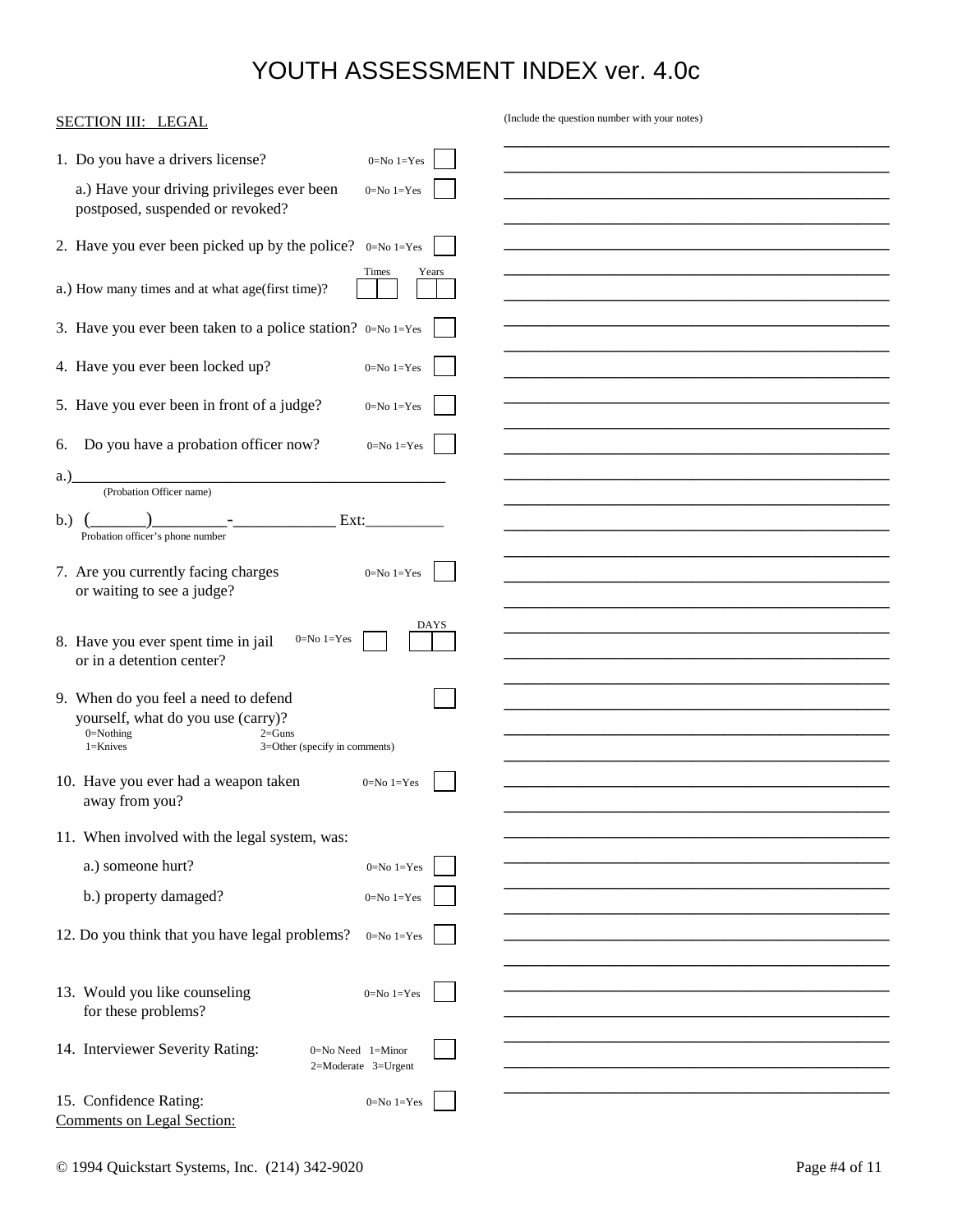| <b>SECTION IV: MEDICAL</b>                                                                                                                         | <b>Comments on Medical Section:</b>                                                       |
|----------------------------------------------------------------------------------------------------------------------------------------------------|-------------------------------------------------------------------------------------------|
| <b>MONTHS</b><br>1. How long ago was your last physical examination?                                                                               | (Include the question number with your notes)                                             |
| $0=$ No<br>2. Do you have any chronic medical problems<br>$l = Yes$<br>(e.g. diabetes, asthma, allergies, etc)?                                    |                                                                                           |
| $0=$ No<br>3. Are you taking any prescribed medication at this time?<br>$1 = Yes$                                                                  |                                                                                           |
| <b>TIMES</b><br>$0=$ No<br>4. Have you had to visit an<br>$1 = Yes$<br>emergency room in the past year?                                            |                                                                                           |
| $0 = No$<br>5. Do you feel that you have a medical problem?<br>$l = Yes$                                                                           |                                                                                           |
| $0 = No$<br>6. Would you like treatment for these medical problems?<br>$l = Yes$                                                                   |                                                                                           |
| 7. Interviewer Severity Rating:<br>0=No need 1=Minor 2=Moderate 3=Urgent                                                                           |                                                                                           |
| $0 = No$<br>8. Confidence Rating<br>$l = Yes$                                                                                                      |                                                                                           |
| <b>SECTION V: FAMILY RELATIONSHIPS</b>                                                                                                             | <b>Comments on Family Relationships:</b><br>(Include the question number with your notes) |
| $0 = No$<br>1. Has your living arrangement changed in the past year?<br>$l = Yes$                                                                  |                                                                                           |
| $0=$ No<br>2. Are you unhappy or dissatisfied with the current<br>$l = Yes$<br>situation at home?                                                  |                                                                                           |
| $0=$ No<br>3. Have you ever lived away from home or<br>$l = Yes$<br>parents (or current guardians)?                                                |                                                                                           |
| $0=$ No<br>4. Have any of your brothers or sisters ever had<br>$1 = Yes$<br>to live away from home before they were eighteen years old?            |                                                                                           |
| TIMES<br>$1 = M$ onth +<br>5. Have you ever run away from<br>2=Past Mo. 3=Past𝔅<br>home?                                                           |                                                                                           |
| <b>TIMES</b><br>$0=$ No<br>6. Is there a lot of arguing or fighting in<br>$l = Yes$<br>your house? < OPT> If yes, how many times?                  |                                                                                           |
| $0=$ No<br>7. Have you ever been a member of a gang?<br>$1 = Yes$                                                                                  |                                                                                           |
| <b>YEARS</b><br>b) Age at Start:<br>a)                                                                                                             |                                                                                           |
| <opt> Gang Name</opt>                                                                                                                              |                                                                                           |
| 8. Has any member of your immediate family or household?<br>a) been arrested? $0=N_0 1=M\nonumber$ onth + 2=Past Mo. 3=Past𝔅                       |                                                                                           |
| $0=$ No<br>$1 = Month +$<br>b) been hospitalized overnight or longer?<br>2=Past Mo. 3=Past𝔅                                                        |                                                                                           |
| $0 = No$<br>$1 = M$ onth +<br>c) died?<br>2=Past Mo. 3=Past𝔅                                                                                       |                                                                                           |
| 9. Have you ever:                                                                                                                                  |                                                                                           |
| $1 = M$ onth +<br>$0=$ No<br>a) had serious problems in getting along with<br>2=Past Mo. 3=Past𝔅                                                   |                                                                                           |
| anyone in your household?<br>$0=$ No<br>$1 = M \cdot h +$<br>b) had a physical fight with either of<br>2=Past Mo. 3=Past𝔅                          |                                                                                           |
| your parents /guardians?                                                                                                                           |                                                                                           |
| $0=$ No<br>$1 = M \cdot h +$<br>c) been involved in family counseling,<br>2=Past Mo. 3=Past𝔅<br>or had a caseworker assigned to visit your family? |                                                                                           |
| 10. Do you feel that you have a family problem?<br>$0=No 1=Yes$                                                                                    |                                                                                           |
| 11. Would you like counseling for these problems?<br>$0=No 1=Yes$                                                                                  |                                                                                           |
| 0=No Need<br>$1 =$ Minor<br>12. Interviewer Severity Rating:                                                                                       |                                                                                           |
| 2=Moderate<br>$3 = U$ rgent                                                                                                                        |                                                                                           |
| 13. Confidence Rating<br>$0=No 1=Yes$                                                                                                              |                                                                                           |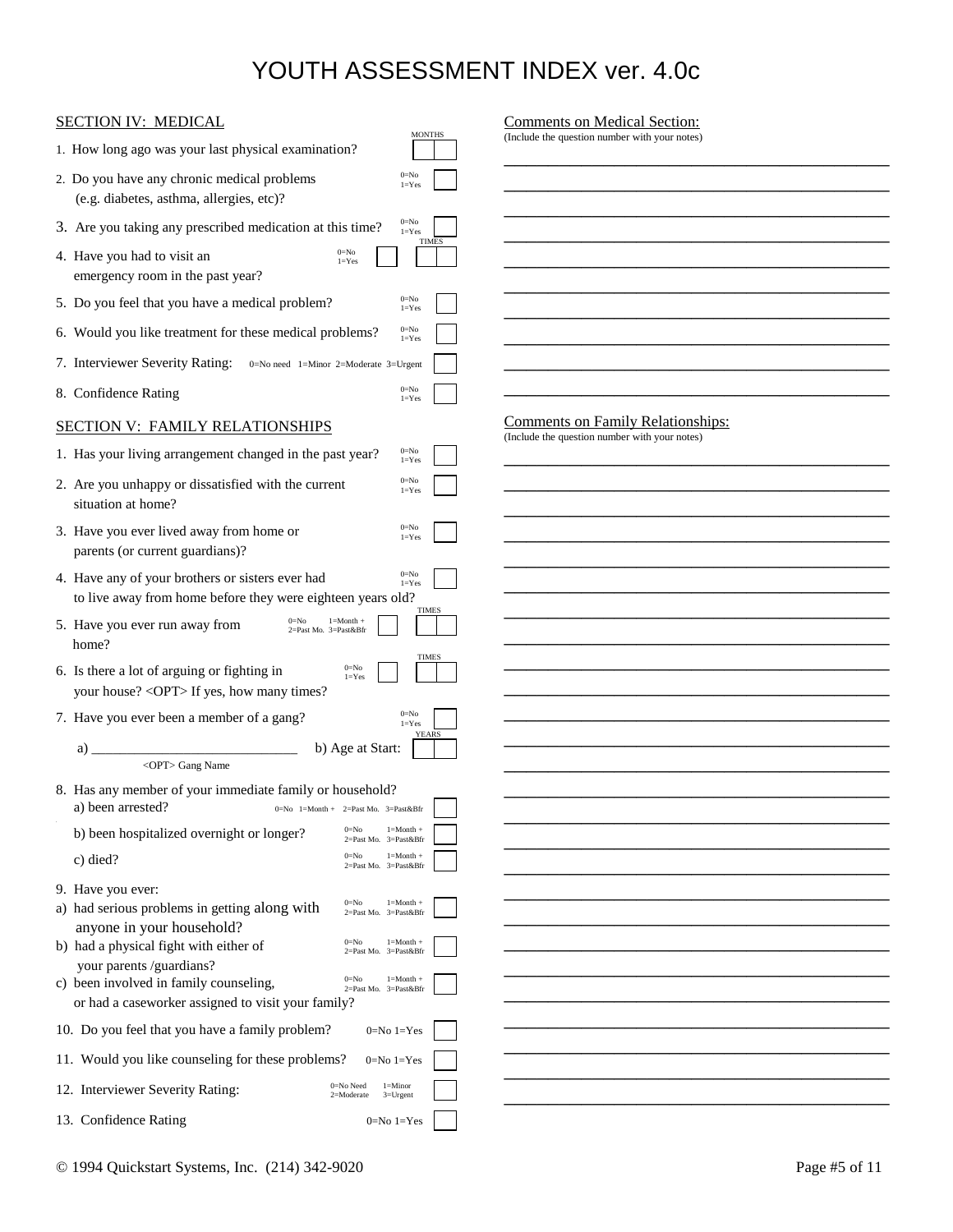| <b>SECTION VI: EDUCATION/WORK</b>                                                                                                                                                                                                                                                                       | Comments on Education/Work:                   |
|---------------------------------------------------------------------------------------------------------------------------------------------------------------------------------------------------------------------------------------------------------------------------------------------------------|-----------------------------------------------|
|                                                                                                                                                                                                                                                                                                         | (Include the question number with your notes) |
| Name of current or last school attended                                                                                                                                                                                                                                                                 |                                               |
| 2.<br>School Address Line 1                                                                                                                                                                                                                                                                             |                                               |
|                                                                                                                                                                                                                                                                                                         |                                               |
| School Address Line 2                                                                                                                                                                                                                                                                                   |                                               |
| 3. Current School Status:<br>$1 =$ Graduated (or GED)<br>$5 =$ Enrolled in other educational<br>$2 =$ Quit or dropped out<br>skill development program<br>$3 =$ Suspended<br>$6 =$ Enrolled in or transferred from<br>$4 = Still$ in School(incl. Summer vacn).<br>an institutional educational program |                                               |
| 4. Current or highest grade completed:                                                                                                                                                                                                                                                                  |                                               |
| Days<br>5. Days absent from school during last 6 week period:                                                                                                                                                                                                                                           |                                               |
| $0 = No$<br>6. Have you ever received any special programming?                                                                                                                                                                                                                                          |                                               |
| $1 = Yes$                                                                                                                                                                                                                                                                                               |                                               |
| 7. Number of D's or F's on last report card:<br>$0 = No$                                                                                                                                                                                                                                                |                                               |
| a.) <opt> Are you currently failing any classes?<br/><math>1 = Yes</math><br/>Times</opt>                                                                                                                                                                                                               |                                               |
| $0=$ No<br>8. Have you ever failed or repeated a grade:<br>$1 = Yes$<br>Times                                                                                                                                                                                                                           |                                               |
| 9. How many times have you been suspended or<br>expelled (include in-school suspensions):                                                                                                                                                                                                               |                                               |
| Times<br>Times<br>a. Suspended?<br>b. Expelled?                                                                                                                                                                                                                                                         |                                               |
| $0 = No$<br>c. Are you currently suspended or expelled<br>$1 = Yes$                                                                                                                                                                                                                                     |                                               |
| Days<br>d. # of days suspended in the last 6 weeks?                                                                                                                                                                                                                                                     |                                               |
| $0 = No$<br>10.Do you plan on graduating (or getting a GED)?<br>$1 = Yes$                                                                                                                                                                                                                               |                                               |
| 11. Have you ever:<br>$0 = No$<br>a. skipped school or cut classes more than<br>$1 = Month+$<br>2=Past Mo.<br>one time a week?<br>3=Past𝔅                                                                                                                                                               |                                               |
| $0 = No$<br>b. < OPT> If yes, have you gotten high when you skip?<br>$l = Yes$                                                                                                                                                                                                                          |                                               |
| $0 = No$<br>c. had your parents been called by the school<br>$1 = M$ onth+<br>2=Past Mo.<br>because of your behavior?<br>3=Past𝔅                                                                                                                                                                        |                                               |
| $0 = No$<br>d. Had a serious argument or fight with a<br>$1 = M$ onth+<br>2=Past Mo.<br>teacher?<br>3=Past𝔅                                                                                                                                                                                             |                                               |
| 12. What are your current source(s) of income(check all that apply):                                                                                                                                                                                                                                    |                                               |
| _Employment _ Public Assistance<br>$\overline{\phantom{a}}$ Other<br>_ Social Security<br>Parents                                                                                                                                                                                                       |                                               |
| Hours<br>< <lf working="">&gt;<br/>a. Number of hours:</lf>                                                                                                                                                                                                                                             |                                               |
| b. Net Income/week:<br>\$                                                                                                                                                                                                                                                                               |                                               |
| $0 = No$<br>13. Have you ever been fired from a job?<br>$1 = Yes$                                                                                                                                                                                                                                       |                                               |
| Weeks<br>14.On average, how many weeks do you stay on a job?                                                                                                                                                                                                                                            |                                               |
| $0 = No$<br>15.Do you have any skills or training that could<br>$1 = Yes$<br>help you get a job? (If yes, specify in comments).                                                                                                                                                                         |                                               |
| $0 = No$<br>16.Do you feel that you have a school or work problem?<br>$1 = Yes$                                                                                                                                                                                                                         |                                               |
| $0 = No$<br>17. Would you like counseling for these problems?<br>$1 = Yes$                                                                                                                                                                                                                              |                                               |
| $0 = No$ Need<br>$l =$ Minor<br>18. Interviewer Severity Rating:<br>2=Moderate<br>$3 = U$ rgent                                                                                                                                                                                                         |                                               |
| $0 = No$<br>19. Confidence Rating:<br>$1 = Yes$<br><b>SECTION VII: DRUG / ALCOHOL</b>                                                                                                                                                                                                                   |                                               |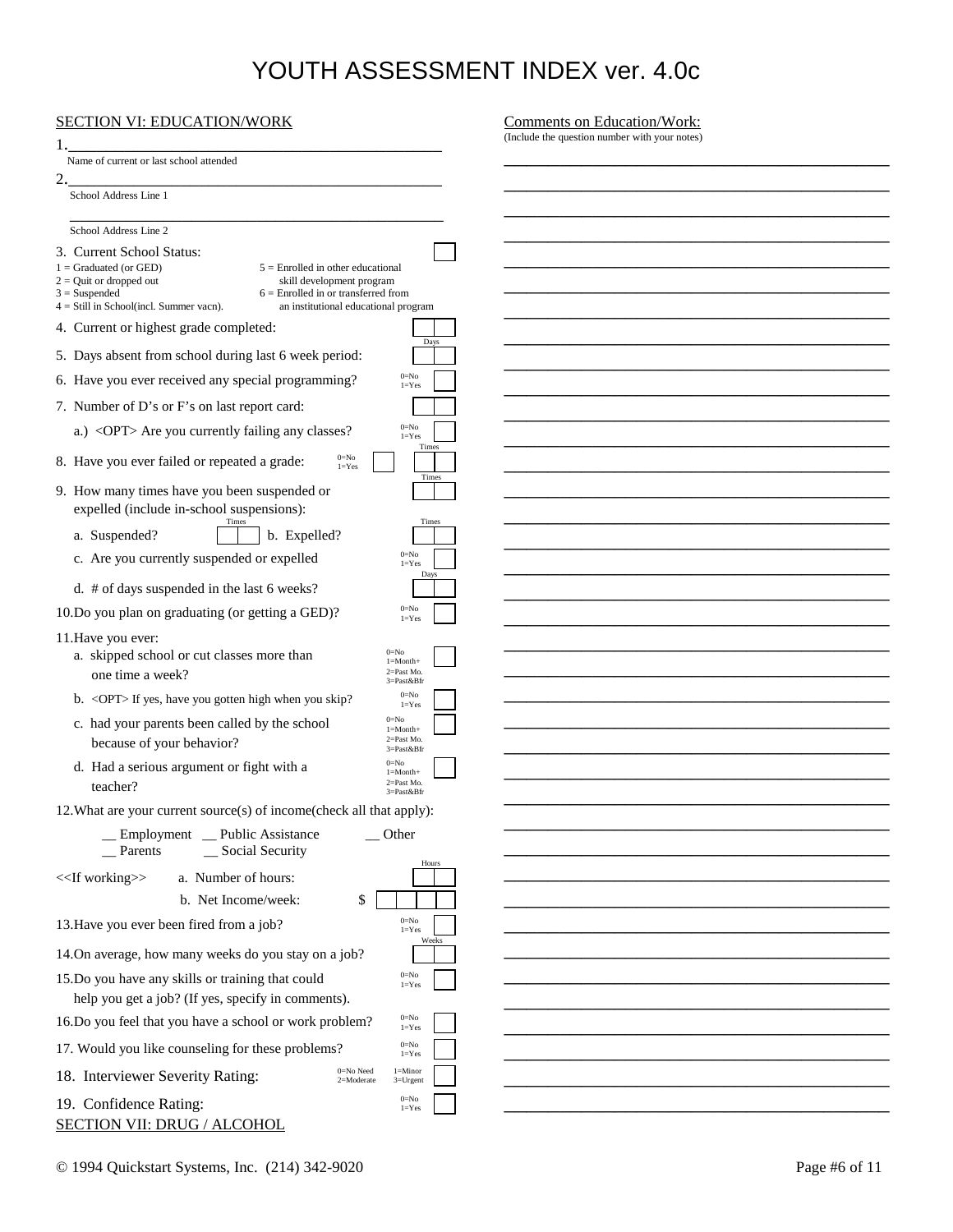\_\_\_\_\_\_\_\_\_\_\_\_\_\_\_\_\_\_\_\_\_\_\_\_\_\_\_\_\_\_\_\_\_\_\_ \_\_\_\_\_\_\_\_\_\_\_\_\_\_\_\_\_\_\_\_\_\_\_\_\_\_\_\_\_\_\_\_\_\_\_ \_\_\_\_\_\_\_\_\_\_\_\_\_\_\_\_\_\_\_\_\_\_\_\_\_\_\_\_\_\_\_\_\_\_\_ \_\_\_\_\_\_\_\_\_\_\_\_\_\_\_\_\_\_\_\_\_\_\_\_\_\_\_\_\_\_\_\_\_\_\_ \_\_\_\_\_\_\_\_\_\_\_\_\_\_\_\_\_\_\_\_\_\_\_\_\_\_\_\_\_\_\_\_\_\_\_ \_\_\_\_\_\_\_\_\_\_\_\_\_\_\_\_\_\_\_\_\_\_\_\_\_\_\_\_\_\_\_\_\_\_\_ \_\_\_\_\_\_\_\_\_\_\_\_\_\_\_\_\_\_\_\_\_\_\_\_\_\_\_\_\_\_\_\_\_\_\_ \_\_\_\_\_\_\_\_\_\_\_\_\_\_\_\_\_\_\_\_\_\_\_\_\_\_\_\_\_\_\_\_\_\_\_ \_\_\_\_\_\_\_\_\_\_\_\_\_\_\_\_\_\_\_\_\_\_\_\_\_\_\_\_\_\_\_\_\_\_\_ \_\_\_\_\_\_\_\_\_\_\_\_\_\_\_\_\_\_\_\_\_\_\_\_\_\_\_\_\_\_\_\_\_\_\_ \_\_\_\_\_\_\_\_\_\_\_\_\_\_\_\_\_\_\_\_\_\_\_\_\_\_\_\_\_\_\_\_\_\_\_ \_\_\_\_\_\_\_\_\_\_\_\_\_\_\_\_\_\_\_\_\_\_\_\_\_\_\_\_\_\_\_\_\_\_\_ \_\_\_\_\_\_\_\_\_\_\_\_\_\_\_\_\_\_\_\_\_\_\_\_\_\_\_\_\_\_\_\_\_\_\_ \_\_\_\_\_\_\_\_\_\_\_\_\_\_\_\_\_\_\_\_\_\_\_\_\_\_\_\_\_\_\_\_\_\_\_ \_\_\_\_\_\_\_\_\_\_\_\_\_\_\_\_\_\_\_\_\_\_\_\_\_\_\_\_\_\_\_\_\_\_\_ \_\_\_\_\_\_\_\_\_\_\_\_\_\_\_\_\_\_\_\_\_\_\_\_\_\_\_\_\_\_\_\_\_\_\_ \_\_\_\_\_\_\_\_\_\_\_\_\_\_\_\_\_\_\_\_\_\_\_\_\_\_\_\_\_\_\_\_\_\_\_ \_\_\_\_\_\_\_\_\_\_\_\_\_\_\_\_\_\_\_\_\_\_\_\_\_\_\_\_\_\_\_\_\_\_\_ \_\_\_\_\_\_\_\_\_\_\_\_\_\_\_\_\_\_\_\_\_\_\_\_\_\_\_\_\_\_\_\_\_\_\_ \_\_\_\_\_\_\_\_\_\_\_\_\_\_\_\_\_\_\_\_\_\_\_\_\_\_\_\_\_\_\_\_\_\_\_ \_\_\_\_\_\_\_\_\_\_\_\_\_\_\_\_\_\_\_\_\_\_\_\_\_\_\_\_\_\_\_\_\_\_\_ \_\_\_\_\_\_\_\_\_\_\_\_\_\_\_\_\_\_\_\_\_\_\_\_\_\_\_\_\_\_\_\_\_\_\_ \_\_\_\_\_\_\_\_\_\_\_\_\_\_\_\_\_\_\_\_\_\_\_\_\_\_\_\_\_\_\_\_\_\_\_ \_\_\_\_\_\_\_\_\_\_\_\_\_\_\_\_\_\_\_\_\_\_\_\_\_\_\_\_\_\_\_\_\_\_\_ \_\_\_\_\_\_\_\_\_\_\_\_\_\_\_\_\_\_\_\_\_\_\_\_\_\_\_\_\_\_\_\_\_\_\_ \_\_\_\_\_\_\_\_\_\_\_\_\_\_\_\_\_\_\_\_\_\_\_\_\_\_\_\_\_\_\_\_\_\_\_ \_\_\_\_\_\_\_\_\_\_\_\_\_\_\_\_\_\_\_\_\_\_\_\_\_\_\_\_\_\_\_\_\_\_\_ \_\_\_\_\_\_\_\_\_\_\_\_\_\_\_\_\_\_\_\_\_\_\_\_\_\_\_\_\_\_\_\_\_\_\_ \_\_\_\_\_\_\_\_\_\_\_\_\_\_\_\_\_\_\_\_\_\_\_\_\_\_\_\_\_\_\_\_\_\_\_ \_\_\_\_\_\_\_\_\_\_\_\_\_\_\_\_\_\_\_\_\_\_\_\_\_\_\_\_\_\_\_\_\_\_\_ \_\_\_\_\_\_\_\_\_\_\_\_\_\_\_\_\_\_\_\_\_\_\_\_\_\_\_\_\_\_\_\_\_\_\_ \_\_\_\_\_\_\_\_\_\_\_\_\_\_\_\_\_\_\_\_\_\_\_\_\_\_\_\_\_\_\_\_\_\_\_ \_\_\_\_\_\_\_\_\_\_\_\_\_\_\_\_\_\_\_\_\_\_\_\_\_\_\_\_\_\_\_\_\_\_\_ \_\_\_\_\_\_\_\_\_\_\_\_\_\_\_\_\_\_\_\_\_\_\_\_\_\_\_\_\_\_\_\_\_\_\_ \_\_\_\_\_\_\_\_\_\_\_\_\_\_\_\_\_\_\_\_\_\_\_\_\_\_\_\_\_\_\_\_\_\_\_ \_\_\_\_\_\_\_\_\_\_\_\_\_\_\_\_\_\_\_\_\_\_\_\_\_\_\_\_\_\_\_\_\_\_\_ \_\_\_\_\_\_\_\_\_\_\_\_\_\_\_\_\_\_\_\_\_\_\_\_\_\_\_\_\_\_\_\_\_\_\_

| 1. How many of your five closest friends:<br>a. Smoke                                                                                                                            |                      | b. Drink               |                             |                              | c. Do Drugs                         |                                             |
|----------------------------------------------------------------------------------------------------------------------------------------------------------------------------------|----------------------|------------------------|-----------------------------|------------------------------|-------------------------------------|---------------------------------------------|
| 2. Do you smoke cigarettes?<br>a. < OPT> If yes, how old were you when you<br>started smoking regularly (3 or more times/week)?                                                  |                      |                        |                             |                              | $0=NO$<br>$1 = YES$                 | <b>YEARS</b>                                |
| 3. Substance Abuse Patterns:<br>$0=NO$<br>a. Have you ever used drugs & alcohol?<br>$1 = YES$<br><< IF NO ALCOHOL OR DRUG USE IS REPORTED IN<br>#3a, SKIP TO QUESTION #5>><br>b. |                      |                        |                             |                              |                                     |                                             |
| SUBSTANCE:                                                                                                                                                                       | <b>CODAP</b><br>Code | 1 <sup>ST</sup><br>AGE | #TIME<br><b>SLAST</b><br>YR | #TIME<br><b>SLAST</b><br>MO. | <b>CODAP</b><br>FREO<br>$<$ OPT $>$ | <b>CODAP</b><br><b>ROUTE</b><br>$<$ OPT $>$ |
| <b>ALCOHOL</b>                                                                                                                                                                   | 04                   |                        |                             |                              |                                     |                                             |
| <b>MARIJUANA</b>                                                                                                                                                                 | 09                   |                        |                             |                              |                                     |                                             |
| <b>COCAINE</b>                                                                                                                                                                   | 08                   |                        |                             |                              |                                     |                                             |
| <b>CRACK</b>                                                                                                                                                                     | 08                   |                        |                             |                              |                                     |                                             |
| <b>INHALANTS</b>                                                                                                                                                                 | 11                   |                        |                             |                              |                                     |                                             |
| <b>SPEED</b>                                                                                                                                                                     | 07                   |                        |                             |                              |                                     |                                             |
| TOTAL<br><b>DEPRESSANTS</b>                                                                                                                                                      | 05                   |                        |                             |                              |                                     |                                             |
| <b>HALLUCINOGENS</b>                                                                                                                                                             | 10                   |                        |                             |                              |                                     |                                             |
| <b>HERION</b>                                                                                                                                                                    | 01                   |                        |                             |                              |                                     |                                             |
| NON-RX<br><b>METHADONE</b>                                                                                                                                                       | 02                   |                        |                             |                              |                                     |                                             |
| <b>OTHER OPIATES</b>                                                                                                                                                             | 03                   |                        |                             |                              |                                     |                                             |
| <b>OVER-THE-</b><br><b>COUNTER</b>                                                                                                                                               | 12                   |                        |                             |                              |                                     |                                             |

TOTAL OTHER The frequency and Route columns in the substance table are not required or entered into the computer system. They are used to gather data for the CODAP summary below.

### c. <OPT> CODAP Summary:

21

TRANQUILIZERS 13 ECSTACY 15

OTHER 14

| (To be filled out by interviewer after interview) |         |           |          |  |
|---------------------------------------------------|---------|-----------|----------|--|
| <b>PROBLEMS</b>                                   | Primary | Secondary | Tertiary |  |
| Substances:                                       |         |           |          |  |
| Severity:                                         |         |           |          |  |
| Frequency:                                        |         |           |          |  |
| Route:                                            |         |           |          |  |
| Year of 1st use:                                  |         |           |          |  |

| <b>SEVERITY</b>         |
|-------------------------|
| $0=$ Use (not a problem |
| $1 =$ Primary           |
| $2 =$ Secondary         |
| $3 = Tertiary$          |
|                         |

| <b>SEVERITY</b>          | <b>FREQUENCY</b>            | <b>ROUTE OF ADMIN</b> |
|--------------------------|-----------------------------|-----------------------|
| $0=$ Use (not a problem) | $0 = None$ , did not happen | $1 =$ Oral            |
| $1 =$ Primary            | $1 =$ Less than once/week   | $2 =$ Smoking         |
| 2=Secondary              | $2$ =Once per week          | $3$ =Inhalation       |
| 3=Tertiary               | 3=Several times/week        | $4$ =Intramuscular    |
|                          | $4 =$ Once daily            | 5=Intravenous         |
|                          | $5=2$ to 3 times daily      |                       |
|                          | 6=More than 3 times daily   |                       |
|                          |                             |                       |

\_\_\_\_\_\_\_\_\_\_\_\_\_\_\_\_\_\_\_\_\_\_\_\_\_\_\_\_\_\_\_\_\_\_\_

Comments on Alcohol/Drug use:

(Include the question number with your notes)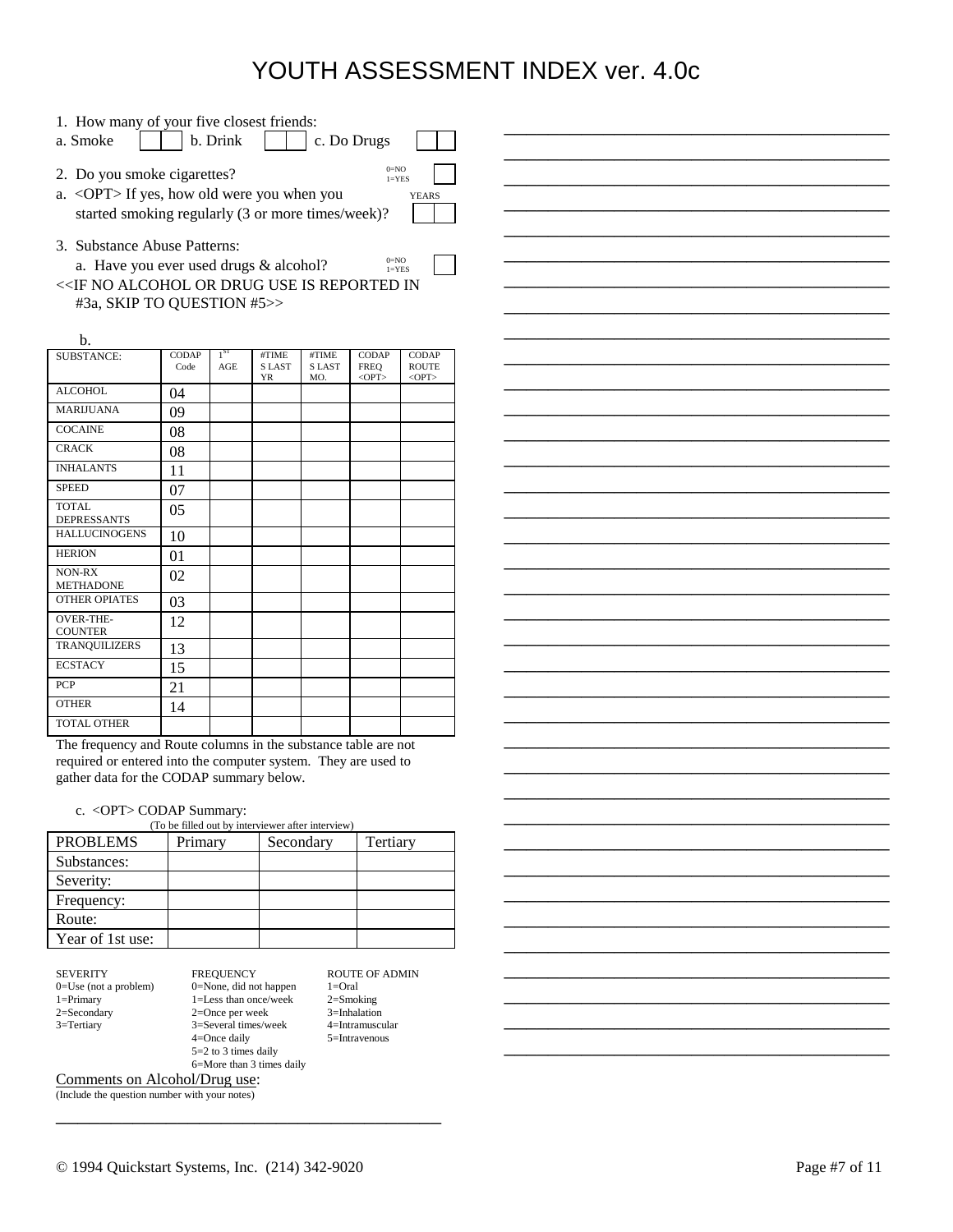#### 4. Have you ever:

- a. used drugs or alcohol before or during  $0=N_0$ <br> $\geq N_0$   $1=100$ school?
- b. missed school because you were hung  $over?$  2=Past Mo.<br>3=Past&Bfr
	- c. missed work because you were high or hung over?
	- d. been told you should cut down or stop using drugs or alcohol?
	- e. been in a program to get help for a drug problem?
	- f. been in a program to get help for an alcohol problem?
	- g. gotten into trouble (including this incident) for things you've done while you were using drugs or alcohol?
- 5. Have you ever been:
	- a. at a party where alcohol was served?
	- b. at a party where drugs were available?
	- c. accused by your parents, teachers, or employer of being drunk or high?
	- d. in a car where the driver or others were using drugs or alcohol?
- 6. Have any of you FRIENDS ever:
	- a. asked you to get drugs or alcohol for them?
	- b. tried to get you to drink or use drugs?
	- c. been treated for drug or alcohol problems?

7. How much money have you spent during the last month

| a. Alcohol | ◡ |  |
|------------|---|--|
| b. Drugs   | D |  |

8. Do either of your parents or other members of your household have (or have had) a drug or alcohol proble

| Mother:<br><b>Brothers/Sisters</b>                                | $0=NO$<br>$1 = YES$<br>$0=NO$<br>$1 = YES$ | Father:<br><b>Other Relatives:</b><br><b>Other Non-Related</b> | $0=NO$<br>$1 = YES$<br>$0=NO$<br>$1 = YES$<br>$0=NO$<br>$1 = YES$ |
|-------------------------------------------------------------------|--------------------------------------------|----------------------------------------------------------------|-------------------------------------------------------------------|
| small amounts on special occasions)?                              |                                            | 9. Are you permitted to drink at home (excluding               | $0=NO$<br>$1 = YES$                                               |
| 10. Do you feel that you have drug/alcohol<br>problems?           |                                            |                                                                | $0 = NO$<br>$1 = YES$                                             |
| 11. Would you like treatment or counseling for<br>these problems? |                                            |                                                                | $0=NO$<br>$1 = YES$                                               |
| 12. Interveiwer Severity Rating:                                  |                                            |                                                                | 0=No Need<br>$l =$ Minor<br>2=Moderate<br>$3 = U$ rgent           |

13. Confidence Rating:

0=No<br>1=Month+ 3=Past&Bfr 1=Month+ 3=Past&Bfr 1=Month+ 3=Past&Bfr 1=Month+ 3=Past&Bfr 1=Month+ 3=Past&Bfr 1=Month+

| (Include the question number with your notes) |  |  |
|-----------------------------------------------|--|--|
|                                               |  |  |

Comments:

| 2=Past Mo.<br>3=Past𝔅                           |  |
|-------------------------------------------------|--|
| $0 = No$                                        |  |
| $1 = Month+$<br>2=Past Mo.                      |  |
| 3=Past𝔅                                         |  |
| $0 = No$<br>$1 = Month+$                        |  |
| 2=Past Mo.<br>3=Past𝔅                           |  |
| $0 = No$                                        |  |
| $l = Month+$<br>2=Past Mo.                      |  |
| 3=Past𝔅                                         |  |
| $0 = No$<br>$1 = M$ onth+                       |  |
| 2=Past Mo.                                      |  |
| 3=Past𝔅<br>$0 = No$                             |  |
| $l = Month+$<br>2=Past Mo.                      |  |
| 3=Past𝔅                                         |  |
| $0 = No$<br>$1 = M$ onth+                       |  |
| 2=Past Mo.                                      |  |
| 3=Past𝔅                                         |  |
|                                                 |  |
|                                                 |  |
| $0 = No$                                        |  |
| $1 = Month +$<br>2=Past Mo.                     |  |
| 3=Past𝔅                                         |  |
| $0 = No$<br>$l = Month+$                        |  |
| 2=Past Mo.<br>$3\!\!=\!\!{\rm Past\𝔅}$          |  |
| $0 = No$                                        |  |
| $l = Month+$<br>2=Past Mo.                      |  |
| 3=Past𝔅                                         |  |
| $0 = No$<br>$l = Month+$                        |  |
| 2=Past Mo.<br>$3\!\!=\!\!{\rm Past}\&{\rm Bfr}$ |  |
|                                                 |  |
|                                                 |  |
| $0 = No$<br>$1 = M$ onth+                       |  |
| 2=Past Mo.                                      |  |
| 3=Past𝔅<br>$0 = No$                             |  |
| $l = Month+$                                    |  |
| 2=Past Mo.<br>3=Past𝔅                           |  |
| $0 = No$<br>$l = Month+$                        |  |
| 2=Past Mo.                                      |  |
| 3=Past𝔅<br>ı on:                                |  |
|                                                 |  |
|                                                 |  |
|                                                 |  |
|                                                 |  |
|                                                 |  |
| em?                                             |  |
| $0 = NO$                                        |  |
| $1 = YES$<br>$0 = NO$                           |  |
| $1 = YES$<br>$0 = NO$                           |  |
| $1 = YES$                                       |  |
| $0 = NQ$                                        |  |
| $1 = YES$                                       |  |
|                                                 |  |
| $0\!\!=\!\!N\mathrm{O}$                         |  |
| $1 = YES$                                       |  |
|                                                 |  |
| $0 = NO$                                        |  |
| $1 = YES$                                       |  |
|                                                 |  |
|                                                 |  |
| $0\!\!=\!\!\textrm{No Need}$<br>$l =$ Minor     |  |
| $2 =$ Moderate<br>$3 = U$ rgent                 |  |
| $0 = NO$                                        |  |
| $1 = YES$                                       |  |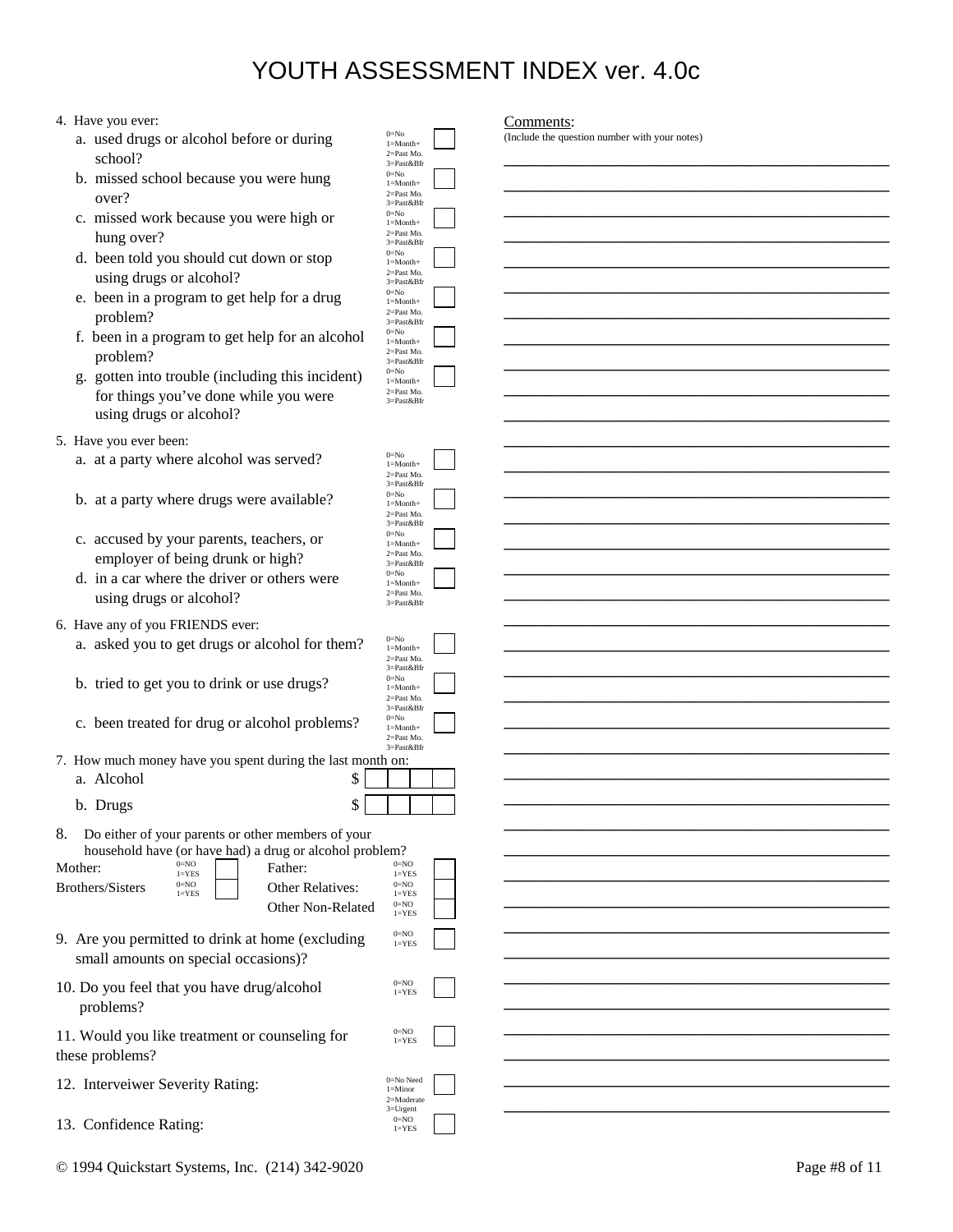| SECTION VIII: PSYCHO/SOCIAL ADJUSTMENT                                                                                                                                                                                                                 |                                                             |  | Comments on Psycho/Social Adjustment: |  |  |
|--------------------------------------------------------------------------------------------------------------------------------------------------------------------------------------------------------------------------------------------------------|-------------------------------------------------------------|--|---------------------------------------|--|--|
| (Include the question number with your notes)<br>$0=NO$<br>1. Have you ever been treated for an emotional<br>$1 = YES$<br>problem by a psychiatrist, psychologist or other counselor?<br>(If yes, specify name, company name and address in comments). |                                                             |  |                                       |  |  |
| 2. Has there ever been a time (a few days or more) when you have:                                                                                                                                                                                      |                                                             |  |                                       |  |  |
| a. felt very unhappy, sad,<br>f. had trouble falling or<br>depressed?<br>staying asleep?                                                                                                                                                               |                                                             |  |                                       |  |  |
| b. felt worried, afraid,<br>lost your appetite or<br>g.<br>worried about your weight?<br>scared?                                                                                                                                                       |                                                             |  |                                       |  |  |
| h. heard voices?<br>c. felt very lonley, all<br>alone, isolated?                                                                                                                                                                                       |                                                             |  |                                       |  |  |
| i. seen things?<br>d. felt like a failure or<br>worthless?                                                                                                                                                                                             |                                                             |  |                                       |  |  |
| <b>SCALE</b><br>$2=$ Past Mo.<br>$0=N0$<br>e. had trouble controlling<br>your anger?<br>$1 = Month+$                                                                                                                                                   | 3=Past& Bfr.                                                |  |                                       |  |  |
| 3. Have you ever had serious thoughts of hurting<br>yourself?                                                                                                                                                                                          | $0 = No$ Need<br>$l =$ Minor<br>2=Moderate<br>$3 = U$ rgent |  |                                       |  |  |
| 4. Have you ever attempted suicide?                                                                                                                                                                                                                    | 0=No Need<br>$l =$ Minor<br>2=Moderate<br>$3 = U$ rgent     |  |                                       |  |  |
| 5. Have you ever:                                                                                                                                                                                                                                      |                                                             |  |                                       |  |  |
| a. had trouble making or keeping friends?                                                                                                                                                                                                              | $0=NO$<br>$1 = YES$                                         |  |                                       |  |  |
| b. had serious problems with your<br>girlfriend/boyfriend?                                                                                                                                                                                             | $0 = NO$<br>$1 = YES$                                       |  |                                       |  |  |
| c. felt like no one really cared about you?                                                                                                                                                                                                            | $0=NO$                                                      |  |                                       |  |  |
|                                                                                                                                                                                                                                                        | $1 = YES$<br>$0=NO$                                         |  |                                       |  |  |
| d. gotten into trouble because of your friends?                                                                                                                                                                                                        | $1 = YES$                                                   |  |                                       |  |  |
| e. gambled?                                                                                                                                                                                                                                            | $0 = NO$<br>$1 = YES$                                       |  |                                       |  |  |
| 6. Do you think that you have emotional<br>problems?                                                                                                                                                                                                   | $0=NO$<br>$1 = YES$                                         |  |                                       |  |  |
| 7. Would you like counseling for these                                                                                                                                                                                                                 | $0=NO$<br>$1 = YES$                                         |  |                                       |  |  |
| problems?                                                                                                                                                                                                                                              |                                                             |  |                                       |  |  |
| 8. Interviewer Severity Rating:                                                                                                                                                                                                                        | $0 = No$ Need<br>$l =$ Minor<br>2=Moderate<br>$3 = U$ rgent |  |                                       |  |  |
| 9. Confidence Rating:                                                                                                                                                                                                                                  | $0=NO$<br>$1 = YES$                                         |  |                                       |  |  |
|                                                                                                                                                                                                                                                        |                                                             |  |                                       |  |  |

### SECTION IX: PERSONAL RELATIONSHIPS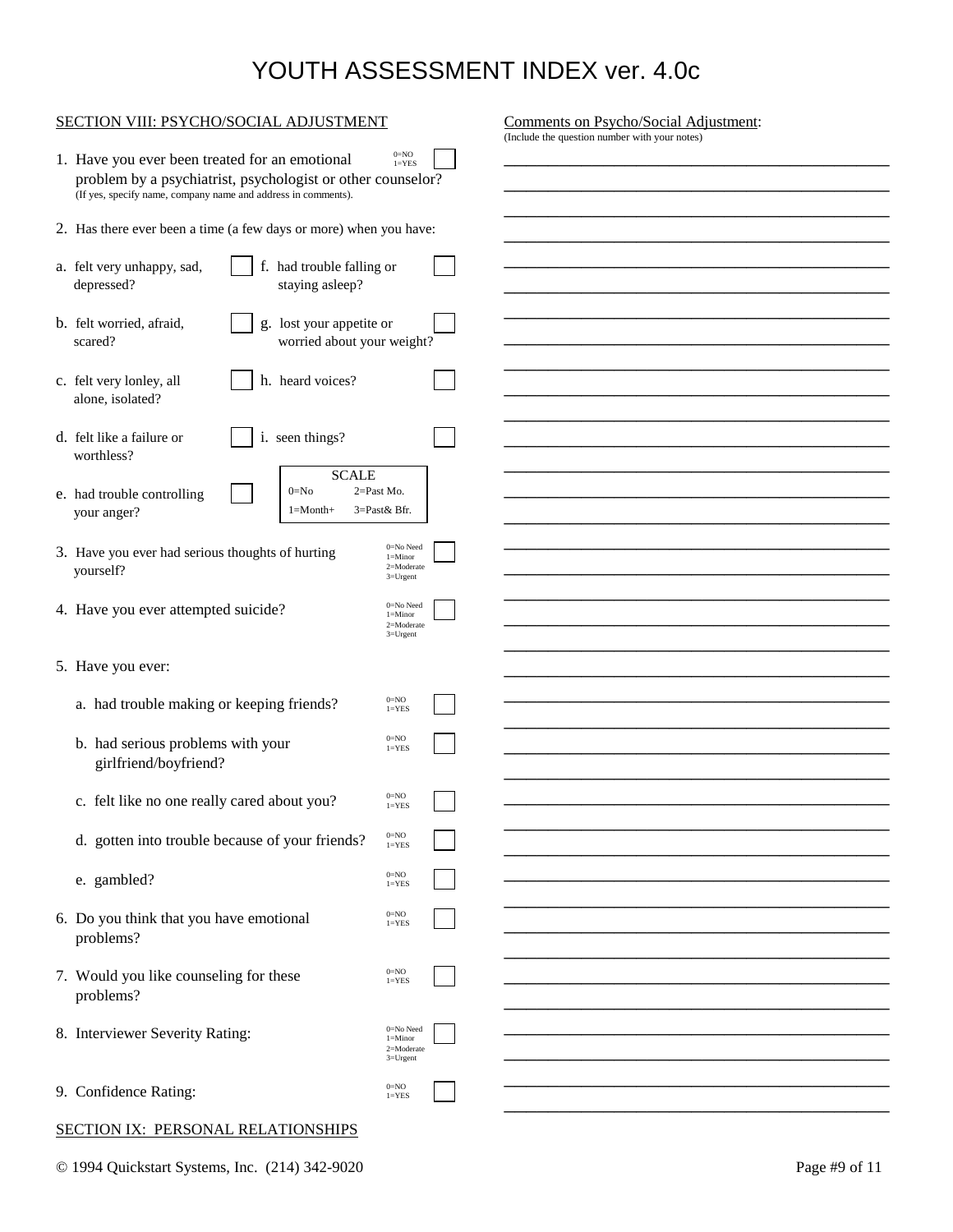| 1. Have you ever had a serious relationship (boyfriend or<br>girlfriend)?                    | $0 = NO$<br>$1 = YES$       |              |  |
|----------------------------------------------------------------------------------------------|-----------------------------|--------------|--|
| 2. Are you currently involved in a serious relationship?                                     | $0 = NO$<br>$1 = YES$       |              |  |
| a. If yes, are you unhappy or dissatisfied with this                                         | $0=NO$<br>$1 = YES$         |              |  |
| relationship?                                                                                |                             |              |  |
| 3. Have you ever had sex? << If no, skip to question#11>>                                    | $0=NO$<br>$1 = YES$         |              |  |
| 4. How old were you when you first had sex?                                                  |                             | <b>YEARS</b> |  |
| 5. How many sexual partners have you had in the last six                                     |                             |              |  |
| months?                                                                                      |                             |              |  |
| 6. Have you ever had sex without using precautions?                                          | $0=NO$<br>$1 = YES$         |              |  |
| 7. How about in the last six months?                                                         | $0=NO$<br>$1 = YES$         |              |  |
| 8. What methods of protection do you currently use:<br>$0 =$ SOME<br>a. Nothing<br>e. Condom | $0 =$ SOME                  |              |  |
| $1 =$ EVERY<br>$0 = SOME$<br>b. Withdrawal<br>f. Implant                                     | $1 =$ EVERY<br>$0 = SOME$   |              |  |
| $l =$ EVERY<br>$0 =$ SOME<br>g. Other<br>c. Diaphram                                         | $l =$ EVERY<br>$0 =$ SOME   |              |  |
| $l =$ EVERY<br>$0 =$ SOME<br>d. B. C. Pill<br>(Specify in comments)                          | $l =$ EVERY                 |              |  |
| $l =$ EVERY                                                                                  | $0=NO$                      |              |  |
| 9. Have you ever had a sexually transmitted disease<br>(like gonorrhea, clap, VD, etc.)      | $1 = YES$                   |              |  |
| 10. a. <female>Have you ever been pregnant?</female>                                         | $0=NO$<br>$1 = YES$         |              |  |
| b. <male>Have you ever gotten somebody pregnant?</male>                                      | $0=NO$<br>$l = YES$         |              |  |
| 11. Have you been taught about avoiding HIV/AIDS?                                            | $0=NO$<br>$1 = YES$         |              |  |
| Can you tell me how someone can avoid getting AIDS?<br>(Specify in comments)                 |                             |              |  |
| 12. Have you ever been abused:                                                               |                             |              |  |
| a. Physically?                                                                               | $0=NO$<br>$1 = YES$         |              |  |
| b. Sexually?                                                                                 | $0=NO$<br>$1 = YES$         |              |  |
| c. If yes, was the incident investigated?                                                    | $0=NO$<br>$1 = YES$         |              |  |
| d. Have you ever physically or sexually abused<br>someone else?                              | $0=NO$<br>$l = YES$         |              |  |
| 13. Have you ever seriously considered calling the police                                    | $0=NO$<br>$1 = YES$         |              |  |
| because of the way members of your household were acting?<br>(If yes, specify in comments).  |                             |              |  |
| 14. Have you ever been forced/pressured into having                                          | $0=NO$<br>$1 = YES$         |              |  |
| sex?                                                                                         |                             |              |  |
| a. If no, have you ever been touched in a way that<br>you did not like?                      | $0 = NO$<br>$1 = YES$       |              |  |
| b. Have you ever forced/pressured someone into<br>having sex?                                | $0 = NO$<br>$1 = YES$       |              |  |
| 15. If 12, 13, 14 or 14a is YES, are you currently in a                                      | $0=NO$<br>$1 = YES$         |              |  |
| relationship where this is happening?                                                        |                             |              |  |
| 16. Do you need help/counseling on the above subjects?                                       | $0 = NO$<br>$1 = YES$       |              |  |
| 17. Interviewer Severity Rating:                                                             | 0=No Need<br>$1 =$ Minor    |              |  |
|                                                                                              | 2=Moderate<br>$3 = U$ rgent |              |  |
| 18. Confidence Rating                                                                        | $0=NO$<br>$l = YES$         |              |  |

|  | Comments on Personal Relationships: |  |
|--|-------------------------------------|--|
|  |                                     |  |

(Include the question number with your notes)